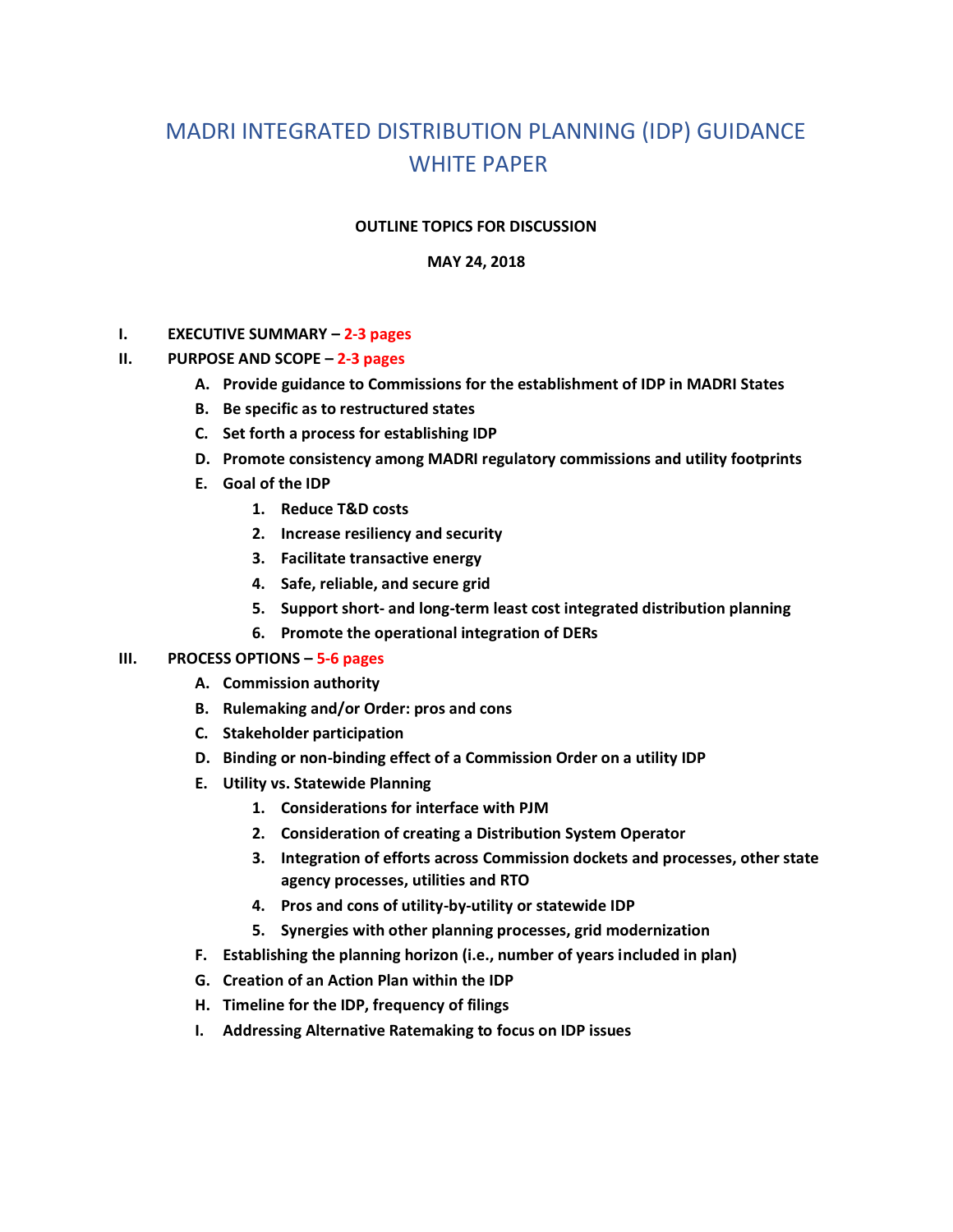- **IV. CONTENT OF AN IDP: WHAT INFORMATION DOES THE COMMISSION NEED?** 
	- **A. Review of how the distribution system is currently planned, and how challenges are currently handled (contrast similarities and differences across states in a table) 2-3 pages**
	- **B. Load forecasts, including different scenarios and a description of load forecast methodology – 3 pages**
	- **C. Engineering assessment of distribution capacity on various parts of the system – 10 pages**
		- **1. Hosting capacity analysis**
		- **2. Identification of weaknesses on the distribution grid**
		- **3. Identification of constraints on the grid**
		- **4. Criteria for prioritization of grid upgrades**
		- **5. Identification of where DERs can be most useful on the system.** 
			- **a. DER adoption forecasts (including estimates of DER capacity, number of customers with DER, etc.) and different scenarios and a description of forecast methodology**
			- **b. Attributes of DERs and how to value**
			- **c. Scalability potential to enable more DER connections**
		- **6. Least cost options for the transition from one-way to two-way power flows**
		- **7. Recommendations/plan for increased system resiliency**
	- **D. Timeline for grid upgrades and the potential for avoiding them with non-wires alternatives - 1-2 pages**
	- **E. Identification of Technical Considerations to be discussed in an IDP – 10 pages**
		- **1. Ability to integrate new services and products**
		- **2. Interoperability**
		- **3. System resiliency**
		- **4. Activities to improve system efficiency**
		- **5. Efforts to manage assets cost-effectively**
		- **6. Security measures to protect against cyber attacks**
		- **7. System performance and grid optimization to integrate DERs**
		- **8. Environmental Management/Environmental Compliance Issues**
		- **9. Submission of most recent Cost of Service Study, including information on any cost-shifting associated with DERs**
		- **10. Critical infrastructure and resilience**
	- **F. Identification of communications equipment needed for transactive energy - 3-4 pages**
		- **1. Transparency protocols**
		- **2. Data requirements**
		- **3. Access to data and privacy**
	- **G. Identification of technological needs – 1 page**
	- **H. Review of interconnection procedures – 1 page**